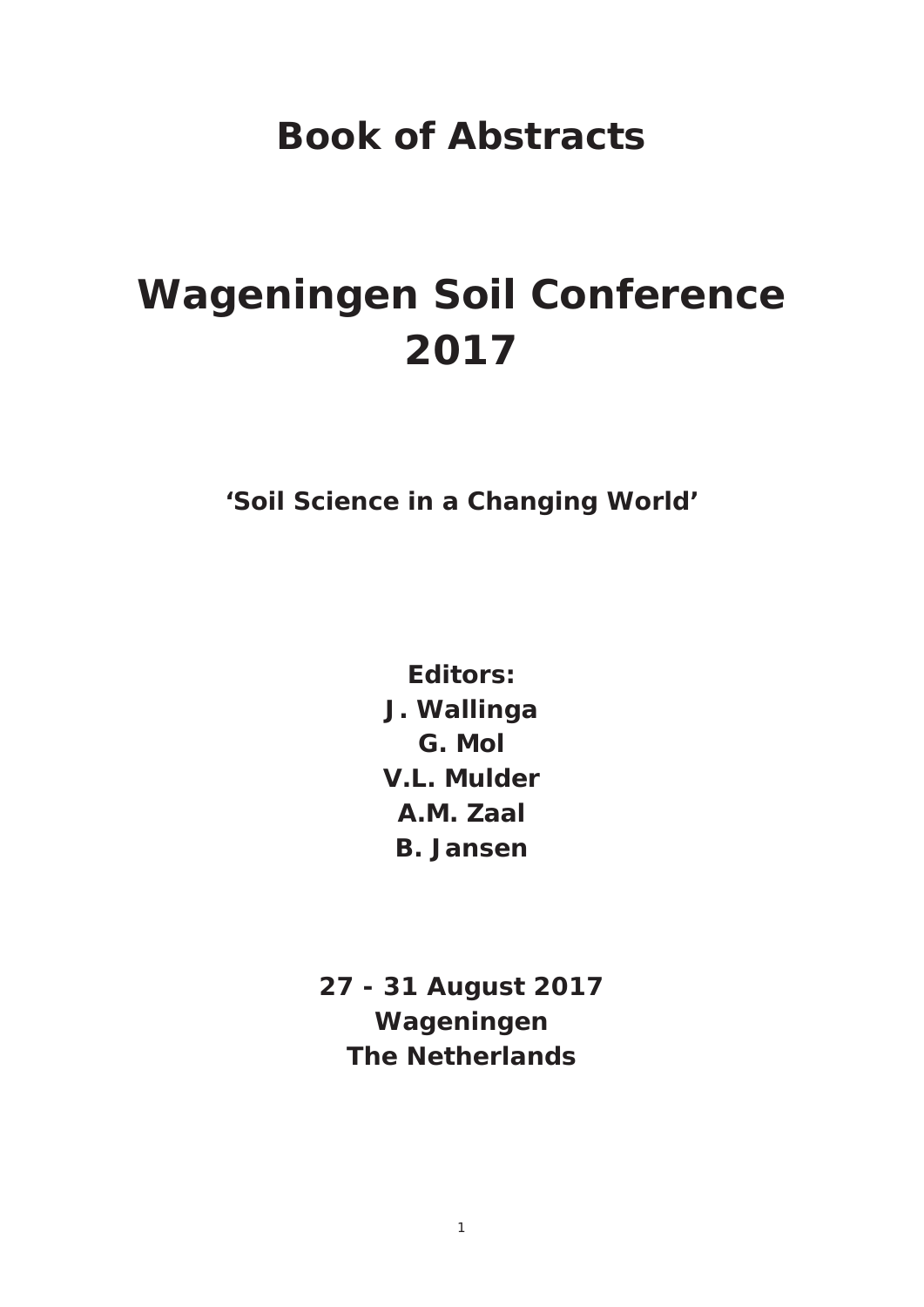**Wageningen Soil Conference 2017 'Soil Science in a Changing World' 27 - 31 August 2017 Wageningen The Netherlands** 

Editors: Jakob Wallinga<sup>1</sup>, Gerben Mol<sup>1</sup>, Titia Mulder<sup>1</sup>, Anne Zaal<sup>1</sup>, Boris Jansen<sup>2</sup>

<sup>1</sup> Wageningen University & Research, PO Box 47, 6700 AA Wageningen, The Netherlands

<sup>2</sup> Universiteit van Amsterdam, Institute for Biodiversity and Ecosystem Dynamics (IBED), PO Box 94248, 1090 GE Amsterdam, The Netherlands

Quotation from or reference to any part of this book should be made with full reference to the above data

| Cover design: | Vormgeverij Mol                                                                          |
|---------------|------------------------------------------------------------------------------------------|
| ISBN:         | 978-94-6343-061-6                                                                        |
| Design:       | Wageningen University & Research, Communication Services,<br>Wageningen, The Netherlands |